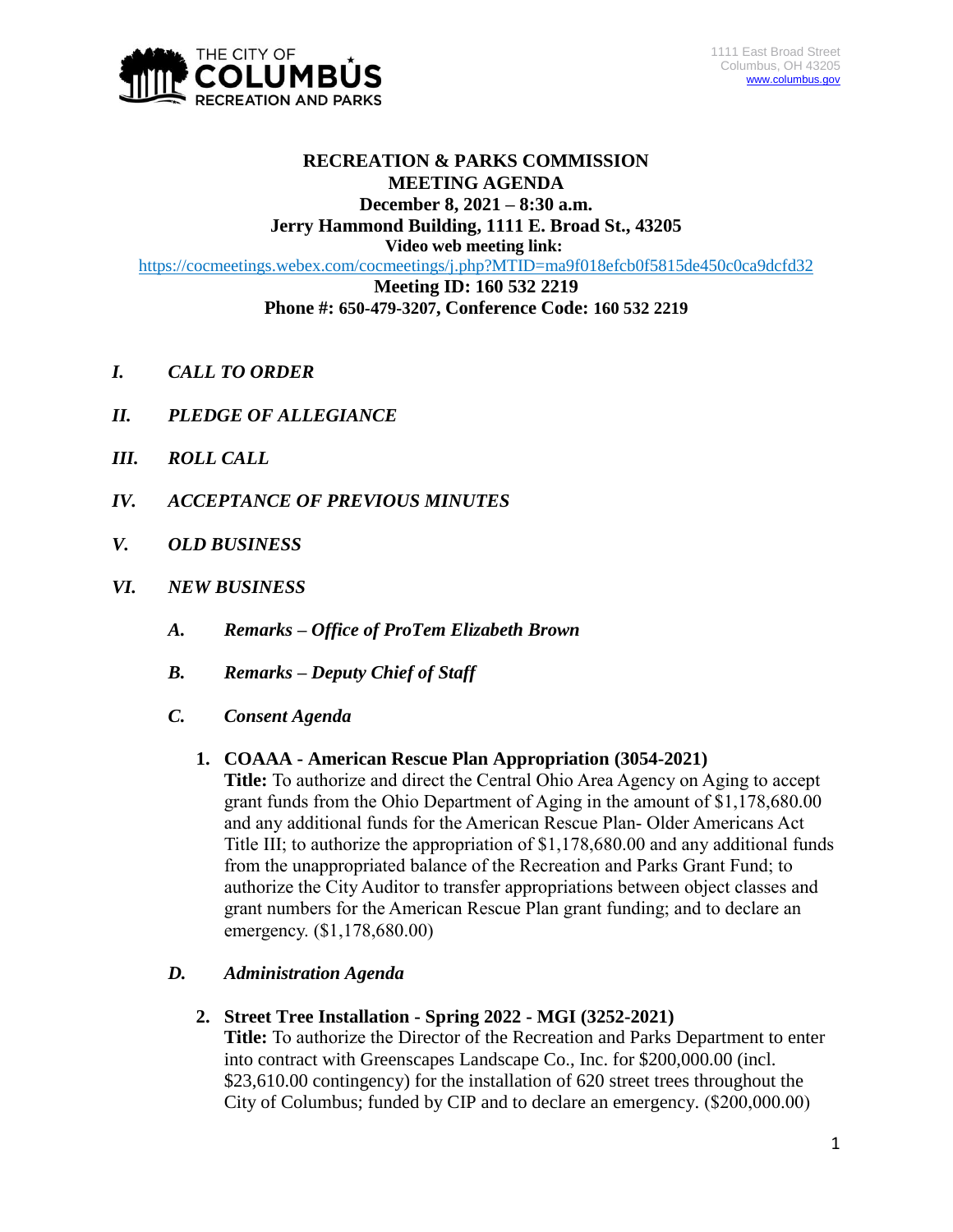

Bids were advertised through Vendor Services, in accordance with City Code Section  $329$ , on November  $11<sup>th</sup>$ ,  $2021$  and received by the Recreation and Parks Department on November  $30<sup>th</sup>$ ,  $2021$ . Proposals were received from the following companies:

| Company                 | <b>Status</b> | Amount       |
|-------------------------|---------------|--------------|
| Greenscapes Landscape   | MAJ           | \$176,390.00 |
| <b>Custom Landscape</b> | MAJ           | \$179,800.00 |
| Facemyer Co.            | <b>WBE</b>    | \$244,900.00 |

After reviewing the proposals that were submitted, it was determine that Greenscapes Landscape Co., Inc. was the lowest and most responsive bidder.

#### **3. 2021 Capital Staff Augmentation Services (3293-2021)**

**Title:** To authorize the Director of Recreation and Parks to enter into five separate task order contracts; with DLZ Corp., Prime AE Group, OHM Advisors, GPD Group, and OA Spencer to provide professional Architectural and Engineering Services; for a total appropriation not to exceed \$880,000.00 from the Recreation and Parks Voted Bond Fund; and to declare an emergency.

RFP's were sent to our pre-qualified consultants listed above, in accordance with City Code Section 329, on May 27, 2021 and received by the Recreation and Parks Department on June 10, 2021.

| Company             | <b>Status</b> | Amount |
|---------------------|---------------|--------|
| OA Spencer          | <b>MBE</b>    | N/A    |
| DLZ Corp.           | <b>MBE</b>    | N/A    |
| Prime AE Group      | <b>MBE</b>    | N/A    |
| <b>GPD</b> Group    | MAJ           | N/A    |
| <b>OHM</b> Advisors | MAJ           | N/A    |

Consultants received request and had been pre-qualified in accordance with Columbus City Code, Title 3, Section 329.26 and by Ordinance 2453-2018. Selection was a quality based selection and costs for services were not requested.

In accordance with City Code, a selection team evaluated the proposals and recommended that each be selected to perform the work. The firms were chosen based on their referenced projects, experience, qualifications, availability, timeline, and project approach.

Originally, the opportunity to become prequalified for the Department of Recreation and Parks was publically advertised via the City of Columbus Vendor Services webpage. Once firms became prequalified, RFP's were sent to our pre-qualified consultants, in accordance with City Code Section 329, on May 27, 2021 and received by the Recreation and Parks Department on June 10, 2021. MBE's were requested to respond to our request for proposals and each has been selected for a contract.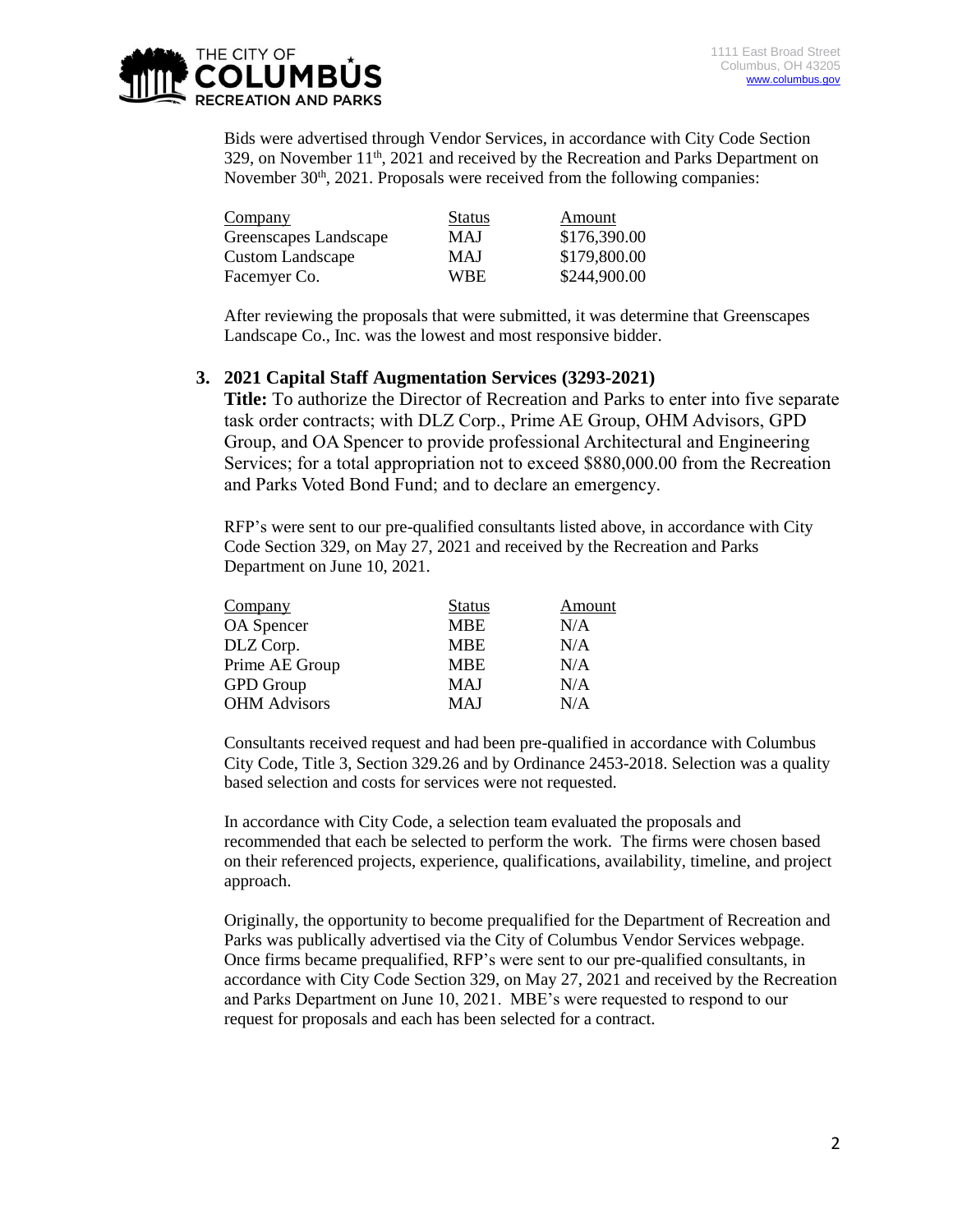

# **4. Playground Improvements Phase 2 CDBG Contract Modification (3295- 2021)**

**Title:** To authorize the Director of Recreation and Parks to modify an existing contract with Midstates Recreation (ord.1951-2021) to provide construction services associated with Playground Improvements Phase 2 and to authorize an expenditure of \$230,000.00 from the Community Development Block Grant (CDBG) Fund and from private donations; and to declare an Emergency; and to declare an emergency.

Proposals were originally advertised through Vendor Services, in accordance with City Code Section 329, on May 22nd, 2021 and received by the Recreation and Parks Department on June 17<sup>th</sup>, 2021. Proposals were received from the following companies:

| Company                    | <b>Status</b> | Amount       |
|----------------------------|---------------|--------------|
| <b>Playworld Midstates</b> | MAJ           | \$328,212.00 |
| <b>Snider Recreation</b>   | <b>MAJ</b>    | \$400,000.00 |
| <b>DWA</b> Recreation      | <b>MAJ</b>    | \$471,346.27 |

- **5. Lill's Concession Contract RENEWAL- Turnberry (3296-2021) Title:** To authorize and direct the Recreation and Parks Department Director to modify and extend the current REVENUE contract with Lill's Concessions, LLC, food concessionaire at Turnberry Golf Course and to declare an emergency.
- **6. Ruthfield Enterprises Contract RENEWAL- Airport GC (3298-2021) Title:** To authorize and direct the Recreation and Parks Department Director to modify and extend the current REVENUE contract with Ruthfield Enterprises, food concessionaire at Airport Golf Course and to declare an emergency.
- **7. Vittorio's Investment, Inc. Contract RENEWAL- Mentel Memorial (3299- 2021)**

**Title:** To authorize and direct the Recreation and Parks Department Director to modify and extend the current REVENUE contract with Vittorio's Investment, Inc., food concessionaire at Mentel Memorial Golf Course and to declare an emergency.

**8. Schmidt Hospitality Concepts Concession Contract RENEWAL- Raymond Memorial (3300-2021)**

**Title:** To authorize and direct the Recreation and Parks Department Director to modify and extend the current REVENUE contract with Schmidt Hospitality Concepts, food concessionaire at Raymond Memorial Golf Course and to declare an emergency.

- *E. Recreation & Program Services Agenda – No Legislation*
- *F. Parks Operations & Maintenance Agenda – No Legislation*
- *G. Youth & Family Development Agenda – No Legislation*